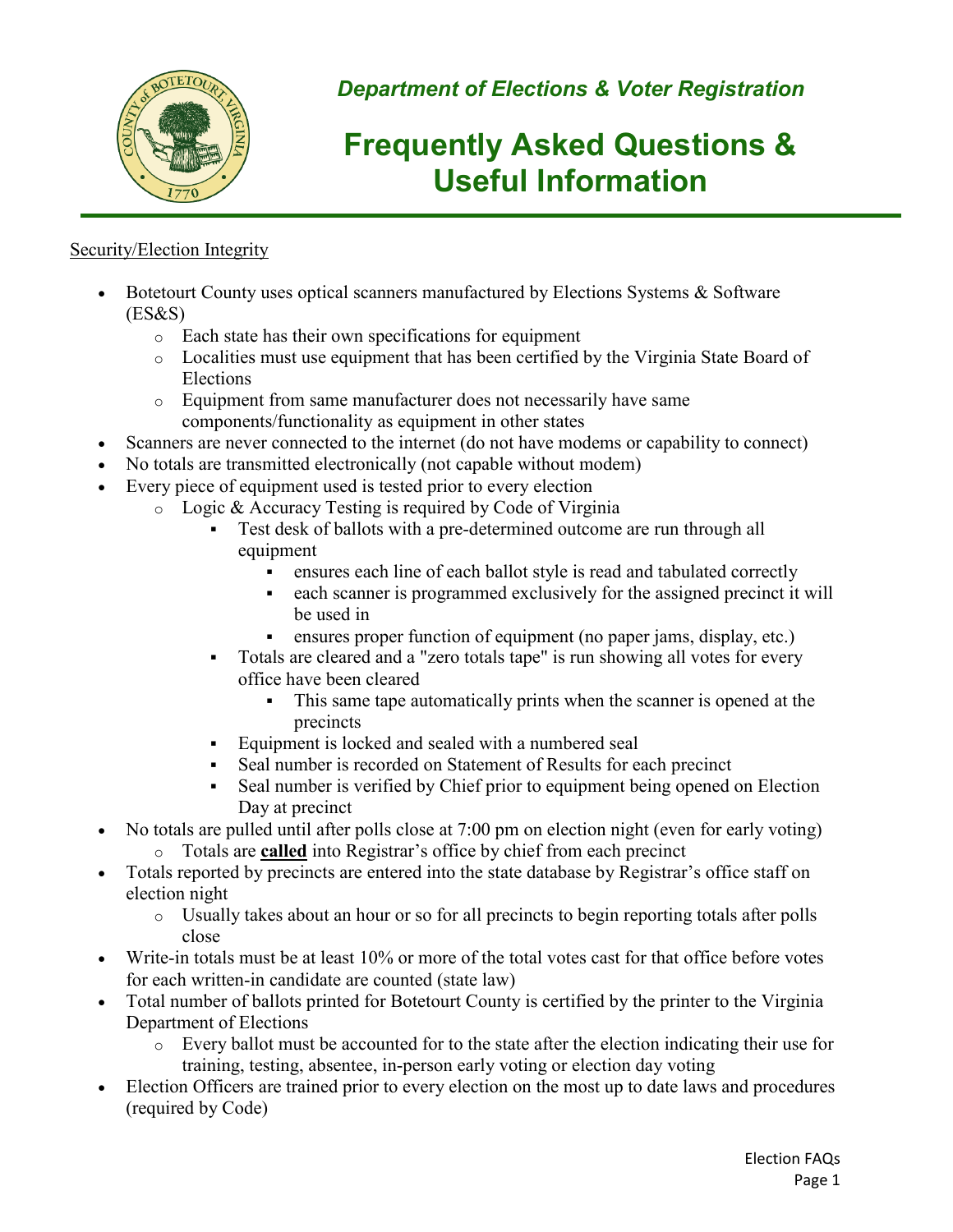### Early Voting/Absentee

- Ballots used during Early Voting or in Vote By Mail are the same ballots used on election day
- Early Voting/Vote By Mail is available for all registered Botetourt County voters
- Office is open Monday Friday, 8:30 am 4:30 pm during early voting period
- Office is open two Saturdays immediately prior to election
- Deadline for in-person early voting is 5:00 pm on Saturday immediately prior to election day
- Applications for a mailed absentee ballot must be received in Registrar's office no later than 5:00 pm on the second Friday immediately preceding election day
	- $\circ$  Due to mail delays, voters are encouraged to submit applications as soon as possible and to return their marked ballots as soon as possible as well.
- Marked absentee ballots must be postmarked by election day and received by Registrar's office by noon on Friday immediately following the election to be eligible to be counted
- Witness signatures are required for absentee ballots (state is no longer under state of emergency due to a communicable disease)
- Curbside voting is available at Registrar's office during early voting for voters who are 65 years old or older or who have a temporary or permanent disability
	- o Designated areas will be marked off with cones
	- o Voter can call the posted phone number to alert election officers of their arrival
	- o Election officers will bring ballot with a privacy folder to vehicle
- Voters who have received an absentee ballot but wish to vote in-person must surrender the mailed absentee ballot when they come to vote
	- o If ballot is not surrendered, voter must vote a provisional ballot (if on election day)
	- o Please do not request a mailed absentee ballot unless you intend to use it
		- Each mailed absentee ballot package costs close to \$5 including postage, envelopes, etc.
		- Virginia now has a Permanent Absentee List
			- If you have requested a Vote By Mail ballot in last couple of years, you could be on the permanent list.
			- Check registration online or contact Registrar's office if you are unsure.

#### Returning Absentee Ballots

- Marked absentee ballots can be returned via USPS mail or commercial carrier (UPS, FedEx)
- Marked absentee ballot can be returned to Registrar's office
	- o By law, only voter who was issued the absentee ballot can return their marked ballot if handed to Registrar's staff
	- o Marked ballots can be put into the dropbox opening in vestibule of Registrar's office vestibule area is recorded by security camera
- Each precinct will have a locked ballot box for return of marked absentee ballots on election day

#### Election Day Voting

- Voters must present a valid form of identification as stipulated by the Commonwealth of Virginia
	- o Photo id is not required